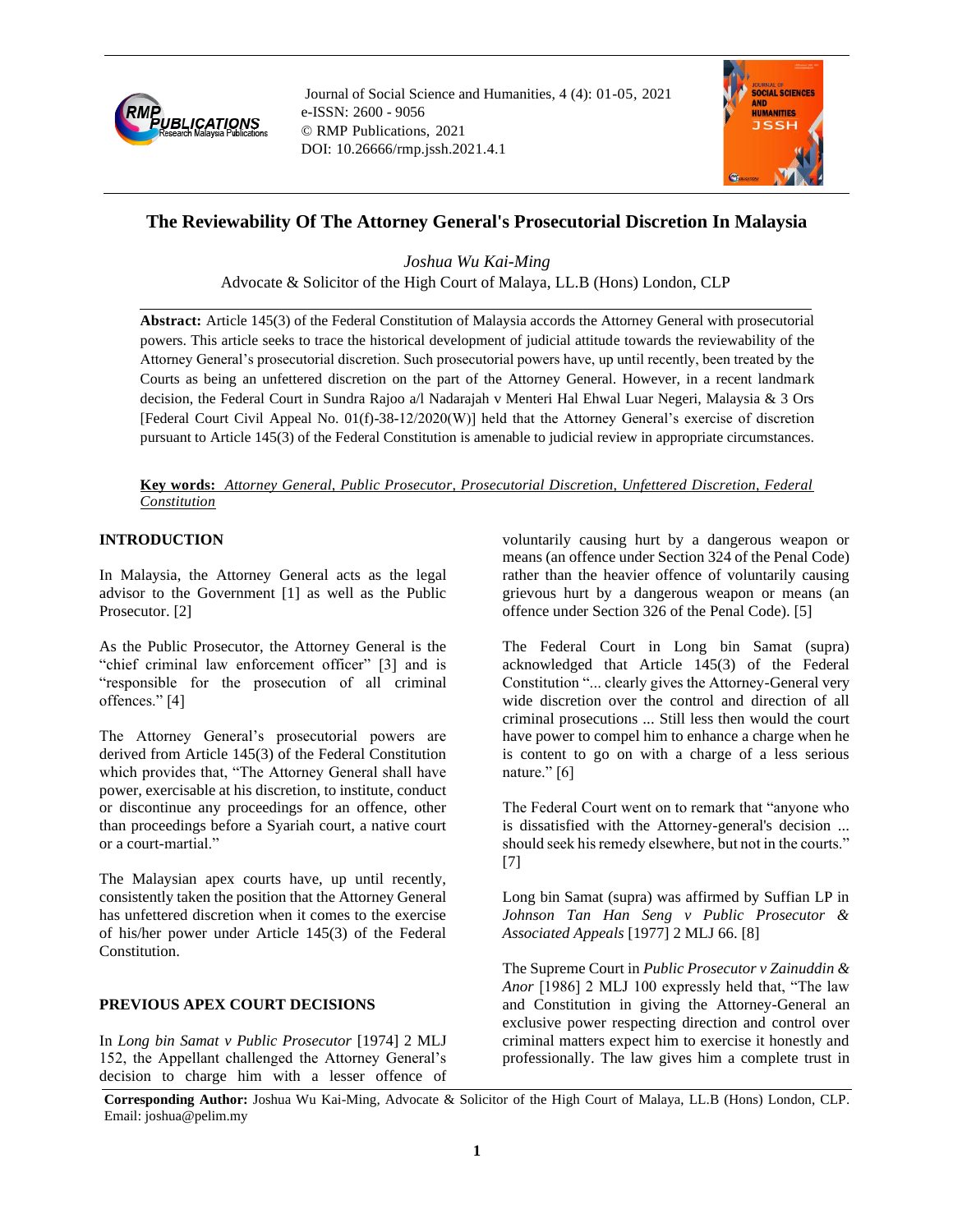that the exercise of this power is his and his alone and that his decision is not open to any judicial review." [9]

In *Karpal Singh & Anor v Public Prosecutor* [1991] 2 MLJ 544, the Supreme Court echoed sentiments similar to that in *Public Prosecutor v Zainuddin & Anor* [1986] 2 MLJ 100 when the former held that "the discretion vested in the Attorney General [pursuant to Article 145(3) of the Federal Constitution] is unfettered and cannot be challenged and substituted by that of the court's." [10]

More recently, the Respondent in *Peguam Negara Malaysia v Chin Chee Kow (as secretary of Persatuan Kebajikan dan Amal Liam Hood Thong Chor Seng Thuan) and another appeal* [2019] 4 CLJ 561 ["**Chin Chee Kow**"], sought to judicially review the Attorney General's exercise of discretion under Section 9(1) of the Government Proceedings Act 1950. [11]

The Federal Court, in affirming that the Attorney General has unfettered discretion in criminal matters, [12] held that "... there is no such unfettered discretion in a non-criminal matter like in [the] instant appeal." [13]

The legal position on the issue of the reviewability of the Attorney General's prosecutorial discretion appeared entrenched and settled until the Federal Court's decision in *Sundra Rajoo a/l Nadarajah v Menteri Hal Ehwal Luar Negeri, Malaysia & 3 Ors* [Federal Court Civil Appeal No. 01(f)-38-12/2020(W)] ("**Sundra Rajoo**").

# **SUNDRA RAJOO**

In *Sundra Rajoo*, Professor Datuk Dr. Sundra Rajoo a/l Nadarajah was charged in the Kuala Lumpur Sessions Court with three counts of criminal breach of trust [14] involving over RM1 million belonging to the Asian International Arbitration Centre ("**AIAC**"). [15]

Subsequent to the criminal charges, Professor Datuk Dr. Sundra Rajoo a/l Nadarajah filed a judicial review application in the Kuala Lumpur High Court *inter alia*  to prohibit "the Attorney General from laying any charge or bringing any proceedings in any court in Malaysia against him with regard to anything done by him in his capacity as Director of the AIAC." [16]

Nordin bin Hassan J (now JCA) refused to grant leave to commence judicial review. [17] Amongst others, His Lordship was of the view that in light of past apex court decisions, the Attorney General's discretion pursuant to Article 145(3) was not amenable to judicial review. [18]

Rather than proceeding via judicial review, Sundra Rajoo's counsels could have "raised a preliminary objection at the Sessions Court on the basis that Sundra Rajoo has immunity under Act 485 and therefore charges should not and cannot be brought against him. The preliminary objection would have been heard first and if Sundra Rajoo was successful, the Sessions Court would not be competent to hear the criminal charges." [19]

Professor Datuk Dr. Sundra Rajoo a/l Nadarajah appealed to the Court of Appeal against the refusal of leave, and his appeal was allowed. [20] On the issue of the reviewability of the Attorney General's prosecutorial discretion, the Court of Appeal held that Chin Chee Kow represented a shift in judicial stance. [21]

The matter was then sent back to the High Court to be heard on its merits. [22]

The High Court, after hearing the merits of the judicial review application, allowed the same. [23] Mariana binti Yahya J (now JCA) opined that "... the real basis of the decision in *Chin Chee* 's case is that a discretionary power vested in the [Attorney General], whether by way of statute or prerogative is subject to legal limits" [24] and thus, the Attorney General's decision to initiate criminal proceedings against Professor Datuk Dr. Sundra Rajoo a/l Nadarajah "must be subject to the privileges and immunities conferred and vested upon" the latter. [25]

On appeal, the Court of Appeal reversed the High Court's decision. [26] *Inter alia*, the Court of Appeal was of the view that "the effect and meaning of Article 145(3) of the Federal Constitution have been settled by a long line of decisions of the apex court which have held that the decision of the Attorney General to institute or not to institute criminal proceedings is not justifiable [sic] or amenable to judicial review". [27]

The Appellant obtained leave to appeal to the Federal Court premised on, amongst others, the following legal question:

> "Whether the exercise of the Attorney General's discretion pursuant to Article 145(3) of the Federal Constitution is amenable to judicial review in appropriate circumstances?" [28]

On 30th of April 2021, the Federal Court in Sundra Rajoo answered the above leave question in the affirmative. [29]

The decision in Sundra Rajoo undoubtedly conflicts with the numerous Federal Court decisions preceding it,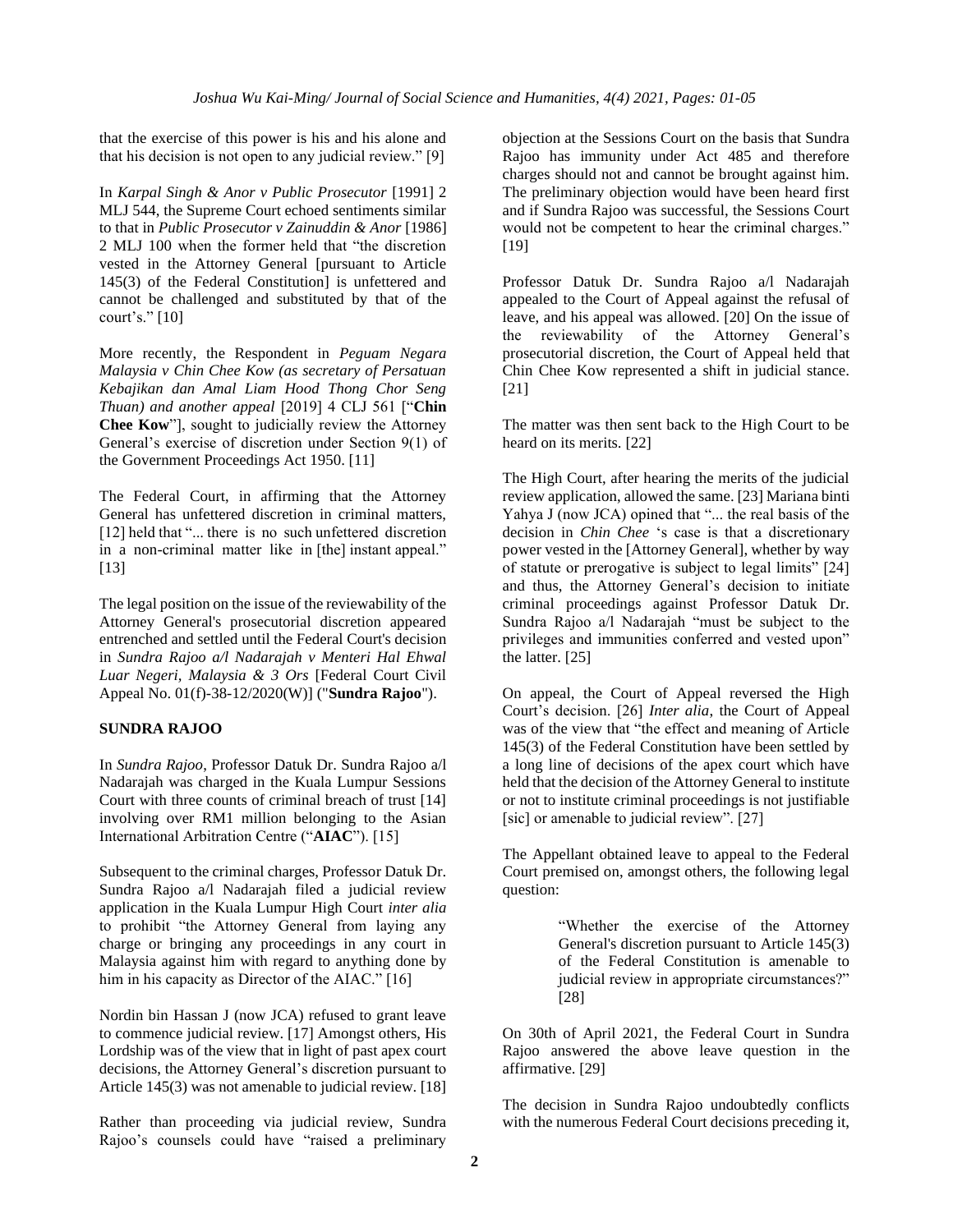and turns the judicial status quo on Article 145(3) of the Federal Constitution on its head.

From a public law perspective, specifically in the context of accountability and check and balance, Sundra Rajoo's decision should be celebrated as it subjects even the Attorney General's prosecutorial discretion to the jurisdiction of the courts (albeit in limited circumstances).

An unfettered discretion, especially on the part of the Attorney General, would be contrary to the Rule of Law. [30]

Additionally, as the Attorney General is arguably a political appointee [31] and is unelected [32] in most cases, the courts' jurisdiction over the Attorney General's prosecutorial discretion (albeit in limited circumstances) would function as a much needed check and balance.

In its grounds of judgment, the Federal Court held that "the decision of the [Attorney General] to prefer charges against any person is an executive one. The core purpose of judicial review within the scheme of our constitutionally ordained regime of separation of powers generally presupposes that the Judiciary is constitutionally and inherently obligated to review the Executive's and/or Legislative's unlawful action or inaction. It is therefore fitting and appropriate that where it is alleged that the charge is a nullity, the proper forum to decide the question is the High Court acting within its supervisory jurisdiction." [33]

The Federal Court went on to point out that in appropriate and exceptional circumstances, quashing a decision to prosecute before the commencement of criminal proceedings would allow for the minimisation of the unncessary suffering caused to the accused. [34]

In view of Sundra Rajoo, the Attorney General's exercise of his/her prosecutorial discretion pursuant to Article 145(3) of the Federal Constitution could arguably be reviewed in cases "where the prosecutorial power is abused" [35] and/or "where its exercise contravenes constitutional protections and rights." [36]

From a constitutional law perspective, Sundra Rajoo is not necessarily inconsistent with Article 145(3) of the Federal Constitution. The latter merely provides that the Attorney General's prosecutorial powers is exercised "at his discretion."

Article 145(3) of the Federal Constitution does not provide that "no court shall have jurisdiction to entertain or determine any application, question or proceeding, in whatever form, on any ground" [37] regarding the

exercise of the Attorney General's prosecutorial powers or that "the courts … shall have no jurisdiction in respect of" [38] the same.

The learned Senior Federal Counsel acting for the respondents in Sundra Rajoo, expectedly, raised the issue of judicial review being used as a "routine tactic in criminal cases, placing another obstacle in the path of prosecution." [39]

Additionally, the learned Senior Federal Counsel also expressed her concerns of the "danger of bringing unmeritorious and tactical applications that have more to do with tripping up prosecution than a genuine desire to vindicate an accused's entitlement to a trial in accordance with the law." [40]

The Federal Court dispelled such fears and concerns by expressly stating that the proper course of dealing with a challenge to decision to prosecute lies in the subordinate courts save in "wholly exceptional circumstances." [41]

Cases from other jurisdictions which were cited by the Federal Court in support of its position also reveal a trend that "the High Court would rarely intervene in relation to prosecutorial decision-making process." [42]

Sundra Rajoo's decision represents a monumental shift in judicial attitude towards subjecting the Attorney General's prosecutorial discretion to the jurisdiction of the courts.

Although the Federal Court limited the scope of judicial review to "appropriate cases," subsequent cases will undoubtedly test the limit and scope of what amounts to an appropriate case.

### **REFERENCES**

- [1] See Article 145(2) of the Federal Constitution; see also McCosker, S. (2016). The Intersecting Professions of the International Law Adviser and Diplomat in Rising Asia: Australia, India and Malaysia. In A. Zidar & J.-P. Gauci, (*Eds.*), *The Role of Legal Advisers in International Law*, p. 117. BRILL; Hang Tey, T. (2010). Public interest litigation in Malaysia: executive control and careful negotiation of the frontiers of judicial review. In Y. Po Jen & L. Holning, (Eds.), *Public Interest Litigation in Asia,* p. 83. Routledge.
- [2] Section 376(1) of the Criminal Procedure Code
- [3] Abu Bakar, B. (2015). The Attorney General as Public Prosecutor in Malaysia: from Quasi-Judicial to 'Executive'. IIUM Law Journal,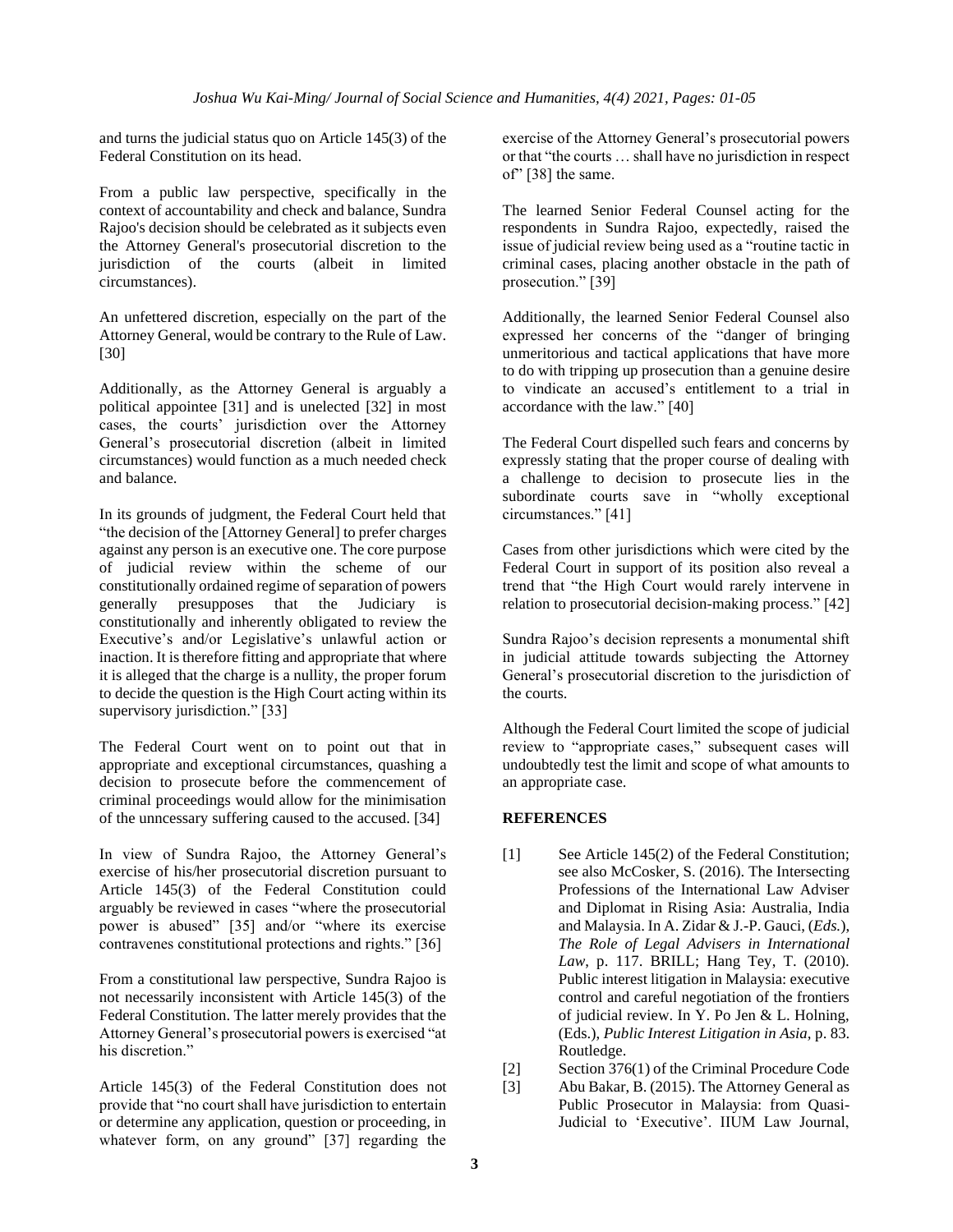23(2).

<https://doi.org/10.31436/iiumlj.v23i2.188>

- [4] (1986). *Official Year Book*, p. 57. Government Press.
- [5] *Long bin Samat v Public Prosecutor* [1974] 2 MLJ 152, at p. 152
- [6] *Long bin Samat v Public Prosecutor* [1974] 2 MLJ 152, at p. 158
- [7] Ibid.
- [8] *Johnson Tan Han Seng v Public Prosecutor & Associated Appeals* [1977] 2 MLJ 66, at p. 71
- [9] *Public Prosecutor v Zainuddin & Anor* [1986] 2 MLJ 100, at p. 103
- [10] *Karpal Singh & Anor v Public Prosecutor* [1991] 2 MLJ 544, at p. 548
- [11] *Peguam Negara Malaysia v Chin Chee Kow (as secretary of Persatuan Kebajikan dan Amal Liam Hood Thong Chor Seng Thuan) and another appeal* [2019] 4 CLJ 561, at paragraph 77
- [12] *Peguam Negara Malaysia v Chin Chee Kow (as secretary of Persatuan Kebajikan dan Amal Liam Hood Thong Chor Seng Thuan) and another appeal* [2019] 4 CLJ 561, at paragraph 29 read together with paragraph 77
- [13] **Ibid.**
- [14] Bernama. (2019, December 31). *Ex-AIAC director Sundra Rajoo entitled to immunity, High Court rules*. [https://www.malaymail.com/news/malaysia/2](https://www.malaymail.com/news/malaysia/2019/12/31/ex-aiac-director-sudra-rajoo-entitled-to-immunity-high-court-rules/1823577) [019/12/31/ex-aiac-director-sudra-rajoo](https://www.malaymail.com/news/malaysia/2019/12/31/ex-aiac-director-sudra-rajoo-entitled-to-immunity-high-court-rules/1823577)[entitled-to-immunity-high-court](https://www.malaymail.com/news/malaysia/2019/12/31/ex-aiac-director-sudra-rajoo-entitled-to-immunity-high-court-rules/1823577)[rules/1823577](https://www.malaymail.com/news/malaysia/2019/12/31/ex-aiac-director-sudra-rajoo-entitled-to-immunity-high-court-rules/1823577)
- [15] Karim N., Khairah. (2019, March 26). *Arbitrator claims trial to 3 counts of CBT*. [https://www.nst.com.my/news/crime](https://www.nst.com.my/news/crime-courts/2019/03/473062/arbitrator-claims-trial-3-counts-cbt)[courts/2019/03/473062/arbitrator-claims-trial-](https://www.nst.com.my/news/crime-courts/2019/03/473062/arbitrator-claims-trial-3-counts-cbt)[3-counts-cbt](https://www.nst.com.my/news/crime-courts/2019/03/473062/arbitrator-claims-trial-3-counts-cbt)
- [16] *Sundra Rajoo a/l Nadarajah v Attorney General* [2020] 3 MLJ 788, at p. 793
- [17] *Sundra Rajoo a/l Nadarajah v Menteri Hal Ehwal Luar Negara, Malaysia & Ors* [2019] MLJU 317, at paragraph 40
- [18] *Sundra Rajoo a/l Nadarajah v Menteri Hal Ehwal Luar Negara, Malaysia & Ors* [2019] MLJU 317, at paragraph 20
- [19] Wu Kai-Ming, J. (2020, January 1). *Commentary on Sundra Rajoo's Judicial Review Application*. Retrieved June 5, 2021, from [https://joshuawu.my/commentary-on](https://joshuawu.my/commentary-on-sundra-rajoos-judicial-review-application/)[sundra-rajoos-judicial-review-application/](https://joshuawu.my/commentary-on-sundra-rajoos-judicial-review-application/)
- [20] *Sundra Rajoo a/l Nadarajah v Attorney General* [2020] 3 MLJ 788, at p. 799
- [21] *Sundra Rajoo a/l Nadarajah v Attorney General* [2020] 3 MLJ 788, at p. 796
- [22] *Sundra Rajoo a/l Nadarajah v Menteri Hal Ehwal Luar Negeri, Malaysia & Ors* [2020] 10 MLJ 583, at p. 591
- [23] *Sundra Rajoo a/l Nadarajah v Menteri Hal Ehwal Luar Negeri, Malaysia & Ors* [2020] 10 MLJ 583, at p. 611
- [24] *Sundra Rajoo a/l Nadarajah v Menteri Hal Ehwal Luar Negeri, Malaysia & Ors* [2020] 10 MLJ 583, at p. 609
- [25] Ibid.
- [26] *Menteri Hal Ehwal Luar Negeri, Malaysia & Ors v Sundra Rajoo a/l Nadarajah* [2021] 2 MLJ 787, at p. 820
- [27] Ibid.
- [28] *Sundra Rajoo a/l Nadarajah v Menteri Hal Ehwal Luar Negeri, Malaysia & 3 Ors* [Federal Court Civil Appeal No. 01(f)-38-12/2020(W)], at paragraph 31
- [29] *Sundra Rajoo a/l Nadarajah v Menteri Hal Ehwal Luar Negeri, Malaysia & 3 Ors* [Federal Court Civil Appeal No. 01(f)-38-12/2020(W)], at paragraph 90
- [30] See e.g. *Pengarah Tanah Dan Galian, Wilayah Persekutuan v Sri Lempah Enterprise Sdn Bhd*  [1979] 1 MLJ 135, at p. 148; Wu Kai-Ming, J., & Yoke Shan, L. (2019). *Another Win for Judicial Dynamism - Peguam Negara Malaysia v Chin Chee Kow*, 1 (LNS(A) cxxxvi), 4; *Chng Suan Tze v Minister for Home Affairs* [1988] 2 SLR (R) 525, at paragraph 86; *Law Society of Singapore v Tan Guat Neo Phyllis* [2008] 2 SLR(R) 239, at paragraph 149
- [31] FMT Reporters. (2020, March 4). *Tommy Thomas tells why he resigned as AG*. [https://www.freemalaysiatoday.com/category/](https://www.freemalaysiatoday.com/category/nation/2020/03/04/tommy-thomas-tells-why-he-resigned-as-ag/) [nation/2020/03/04/tommy-thomas-tells-why](https://www.freemalaysiatoday.com/category/nation/2020/03/04/tommy-thomas-tells-why-he-resigned-as-ag/)[he-resigned-as-ag/;](https://www.freemalaysiatoday.com/category/nation/2020/03/04/tommy-thomas-tells-why-he-resigned-as-ag/) see also Buang, S. (2018, June 8). *Civil servant or political appointee?* [https://www.nst.com.my/opinion/columnists/2](https://www.nst.com.my/opinion/columnists/2018/06/377849/civil-servant-or-political-appointee) [018/06/377849/civil-servant-or-political](https://www.nst.com.my/opinion/columnists/2018/06/377849/civil-servant-or-political-appointee)[appointee](https://www.nst.com.my/opinion/columnists/2018/06/377849/civil-servant-or-political-appointee)
- [32] The Attorney General can be a Member of Parliament though this is strictly not necessary. This can be inferred from Article 61(2), Article 138(2)(b), and Article 145(5) of the Federal Constitution
- [33] *Sundra Rajoo a/l Nadarajah v Menteri Hal Ehwal Luar Negeri, Malaysia & 3 Ors* [Federal Court Civil Appeal No. 01(f)-38-12/2020(W)], at paragraph 82
- [34] *Sundra Rajoo a/l Nadarajah v Menteri Hal Ehwal Luar Negeri, Malaysia & 3 Ors* [Federal Court Civil Appeal No. 01(f)-38-12/2020(W)], at paragraph 89
- [35] *Law Society of Singapore v Tan Guat Neo Phyllis* [2008] 2 SLR(R) 239, at paragraph 149 [36] Ibid.